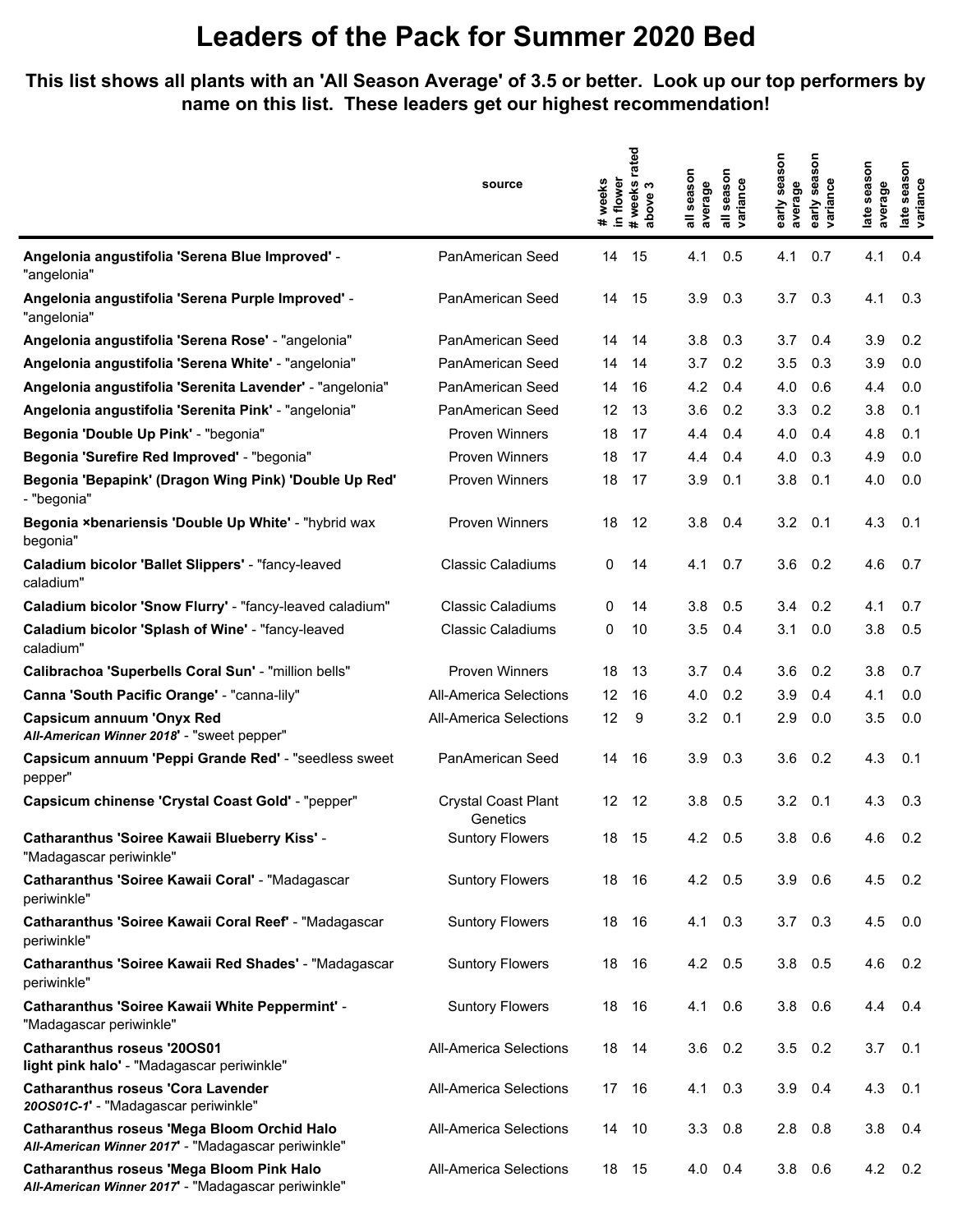|                                                                                                  | source                                       | in flower<br># weeks | #weeks rated<br>above 3 | season<br>average | season<br>variance | g<br>Ō,<br>early sea<br>average | Son<br>sea<br>early sea<br>variance | late season<br>average | late season<br>variance |
|--------------------------------------------------------------------------------------------------|----------------------------------------------|----------------------|-------------------------|-------------------|--------------------|---------------------------------|-------------------------------------|------------------------|-------------------------|
| <b>Catharanthus roseus 'Valiant Apricot Improved' -</b><br>"Madagascar periwinkle"               | PanAmerican Seed                             | 17 16                |                         | 4.1               | 0.5                | 3.9                             | 0.6                                 | 4.4                    | 0.2                     |
| Catharanthus roseus 'Valiant Burgundy' - "Madagascar<br>periwinkle"                              | PanAmerican Seed                             | 18 13                |                         | 4.0               | 0.5                | 3.5                             | 0.4                                 | 4.4                    | 0.0                     |
| Catharanthus roseus 'Valiant Lilac' - "Madagascar<br>periwinkle"                                 | PanAmerican Seed                             | 15                   | -13                     | 4.1               | 0.6                | 3.6                             | 0.6                                 | 4.6                    | 0.0                     |
| Catharanthus roseus 'Valiant Magenta' - "Madagascar<br>periwinkle"                               | <b>PanAmerican Seed</b>                      | 18                   | -15                     | 4.1               | 0.4                | 3.8                             | 0.7                                 | 4.4                    | 0.0                     |
| <b>Catharanthus roseus 'Valiant Orchid</b><br>200S01C-2' - "Madagascar periwinkle"               | PanAmerican Seed &<br>All-America Selections | 18                   | -16                     | 3.9               | 0.3                | 4.0                             | 0.6                                 | 3.9                    | 0.1                     |
| Catharanthus roseus 'Valiant Punch' - "Madagascar<br>periwinkle"                                 | PanAmerican Seed                             | 18 15                |                         | $4.2\quad 0.5$    |                    | 3.8                             | 0.6                                 | 4.6                    | 0.1                     |
| Celosia '20OS08<br>red' - "celosia"                                                              | All-America Selections                       | 18                   | -16                     | 4.2               | 0.6                | 3.7                             | 0.4                                 | 4.7                    | 0.2                     |
| Celosia '20OS09<br>rose' - "celosia"                                                             | All-America Selections                       | 18                   | -17                     | 4.3               | 0.5                | 3.9                             | 0.5                                 | 4.7                    | 0.3                     |
| Celosia argentea 'Asian Garden<br>All-American Winner 2017' - "celosia"                          | All-America Selections                       | 18                   | -16                     | 4.3               | 0.5                | 4.2 0.4                         |                                     | 4.4                    | 0.5                     |
| Celosia argentea var. argentea Spicata Group 'Sol Gekko<br>Green' - "wheatstraw celosia"         | <b>PanAmerican Seed</b>                      | 12 <sup>°</sup>      | -13                     | 3.8               | 0.4                | 3.7                             | 0.4                                 | 3.9                    | 0.4                     |
| Celosia argentea var. cristata [Plumosa Group] 'Castle<br>Scarlet<br>nonnann al Westbaussbatch   | All-America Selections                       | 18                   | - 12                    | 3.6               | 0.9                | 3.5                             | 0.3                                 | 3.6                    | 1.7                     |
| Celosia argentea var. cristata [Plumosa Group] 'First<br>Flame Red' - "feather celosia"          | <b>PanAmerican Seed</b>                      | 18                   | -14                     | 3.8               | 1.4                | 3.9                             | 0.3                                 | 3.6                    | 2.7                     |
| Celosia argentea var. cristata [Plumosa Group] 'Fresh<br>Look Red<br>nonnon al "factica calcaia" | All-America Selections                       | 18                   | -15                     | 3.9               | 0.7                | 3.9                             | 0.4                                 | 3.9                    | 1.1                     |
| Colocasia esculenta 'Coffee Cups' - "elephant ear"                                               | <b>Proven Winners</b>                        | 0                    | 16                      | 4.2               | 0.3                | 3.9                             | 0.4                                 | 4.4                    | 0.0                     |
| Colocasia esculenta 'Heart of the Jungle' - "elephant ear"                                       | <b>Proven Winners</b>                        | 2                    | 16                      | 4.2               | 0.4                | 3.8                             | 0.4                                 | 4.7                    | 0.1                     |
| Cucurbita moschata 'Autumn Frost' - "winter squash"                                              | PanAmerican Seed                             | 12                   | 12                      | 3.9               | 0.7                | 4.2                             | 0.5                                 | 3.7                    | 0.8                     |
| Cuphea 'FloriGlory Diana' - "Mexican heather"                                                    | <b>All-America Selections</b>                | 18                   | 16                      | 4.1               | 0.3                | 3.7                             | 0.3                                 | 4.5                    | 0.0                     |
| Cuphea 'Vermillionaire' - "firecracker plant"                                                    | <b>Proven Winners</b>                        | 15                   | 16                      | 4.4               | 0.5                | 3.8                             | 0.4                                 | 4.9                    | 0.0                     |
| Dahlia 'Dahlightful Lively Lavender' - "dahlia"                                                  | GardenChoice                                 | 16                   | 17                      | 4.3               | 0.2                | 4.0                             | 0.3                                 | 4.6                    | 0.0                     |
| Dahlia 'Dahlightful Sultry Scarlet' - "dahlia"                                                   | GardenChoice                                 | 12                   | 11                      | 3.4               | 0.3                | 3.2                             | 0.1                                 | 3.5                    | 0.6                     |
| Dahlia 'Dahlightful Tupelo Honey' - "dahlia"                                                     | GardenChoice                                 | 15                   | 18                      | 4.0               | 0.2                | 4.3                             | 0.1                                 | 3.7                    | 0.1                     |
| Echinacea 'Artisan Red Ombre' - "coneflower"                                                     | Kieft Seed                                   | 9                    | 13                      | 3.8               | 0.4                | 3.3                             | 0.1                                 | 4.3                    | 0.1                     |
| Echinacea 'Artisan Soft Orange' - "coneflower"                                                   | Kieft Seed                                   | 10                   | 15                      | 4.1               | 0.3                | 3.6                             | 0.3                                 | 4.5                    | 0.0                     |
| Euryops pectinatus 'High Noon' - "grey-leaved euryops"                                           | <b>Proven Winners</b>                        | 12                   | 15                      | 4.1               | 0.3                | 3.7                             | 0.3                                 | 4.5                    | 0.0                     |
| Evolvulus 'Blue My Mind' - "dwarf morning glory"                                                 | <b>Proven Winners</b>                        | 16                   | 15                      | 4.0               | 0.4                | 3.6                             | 0.3                                 | 4.4                    | 0.1                     |
| Fragaria xananassa 'Berried Treasure Pink' - "strawberry"                                        | <b>Proven Winners</b>                        | 18                   | 12                      | 3.8               | 0.4                | 3.9                             | 0.2                                 | 3.7                    | 0.6                     |
| Fragaria ×ananassa 'Berried Treasure White' -<br>"strawberry"                                    | <b>Proven Winners</b>                        | 18                   | 16                      | 3.6               | 0.1                | 3.5                             | 0.1                                 | 3.7                    | 0.1                     |
| Gaillardia 'Heat It Up Scarlet' - "blanket flower"                                               | <b>Proven Winners</b>                        | 18                   | 16                      | 3.8               | 0.1                | 3.6                             | 0.2                                 | 4.0                    | 0.0                     |
| Gaillardia 'Heat It Up Yellow' - "blanket flower"                                                | <b>Proven Winners</b>                        | 18                   | 17                      | 4.1               | 0.3                | 3.7                             | 0.2                                 | 4.5                    | 0.0                     |
| Helianthus 'Suncredible Yellow' - "sunflower"                                                    | <b>Proven Winners</b>                        | 14                   | -17                     | 4.1               | 0.2                | 3.9                             | 0.3                                 | 4.3                    | 0.1                     |
| Hypoestes phyllostachya 'Hippo Red Improved' - "polka<br>dot plant"                              | <b>Proven Winners</b>                        | 4                    | 16                      | 3.6               | 0.1                | 3.7                             | 0.1                                 | 3.6                    | 0.1                     |
| Impatiens hawkeri 'Infinity Orange Improved' - "New<br>Guinea impatiens"                         | Proven Winners                               | 1                    | 17                      | 3.5               | 0.0                |                                 | $3.4\quad 0.0$                      | 3.5                    | 0.0                     |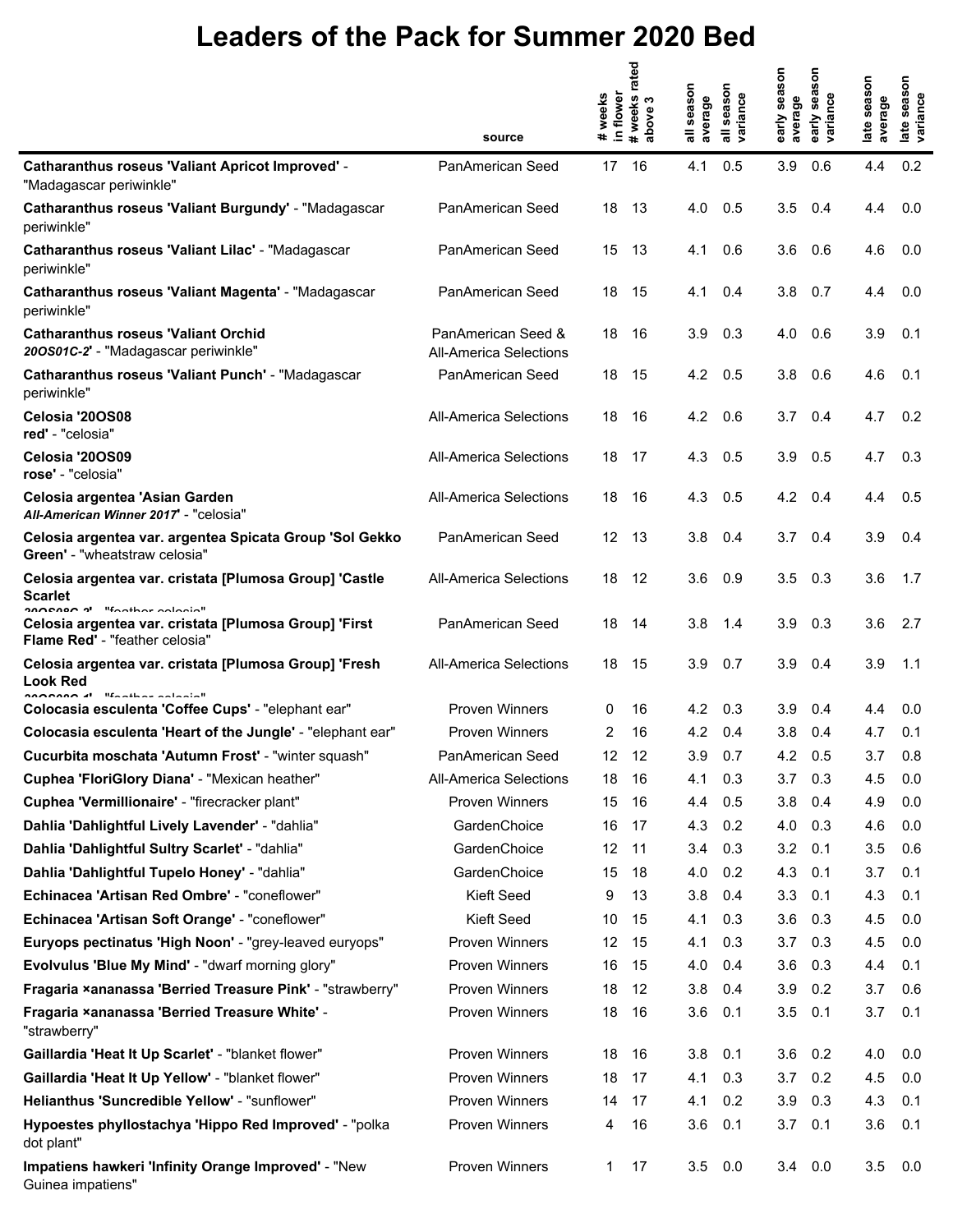|                                                                                            | source                                 | weeks<br>in flower<br>$\pmb{\ast}$ | rated<br>#weeks r<br>above 3 | season<br>average | season<br>variance | early season<br>average | Son<br>sea<br>variance<br>early | late season<br>average | late season<br>variance |
|--------------------------------------------------------------------------------------------|----------------------------------------|------------------------------------|------------------------------|-------------------|--------------------|-------------------------|---------------------------------|------------------------|-------------------------|
| Impatiens walleriana 'Beacon Coral' - "impatiens"                                          | PanAmerican Seed                       | 16                                 | 15                           | 3.7               | 0.2                | 3.4                     | 0.1                             | 3.9                    | 0.2                     |
| Impatiens walleriana 'Beacon Salmon' - "impatiens"                                         | PanAmerican Seed                       | 18                                 | 15                           | 4.0               | 0.4                | 3.6                     | 0.3                             | 4.4                    | 0.2                     |
| Impatiens walleriana 'Beacon Violet Shades' - "impatiens"                                  | PanAmerican Seed                       | 18                                 | 15                           | 4.0               | 0.4                | 3.4                     | 0.2                             | 4.5                    | 0.1                     |
| Impatiens walleriana 'Beacon White' - "impatiens"                                          | PanAmerican Seed                       | 18                                 | 14                           | 3.5               | 0.1                | 3.4                     | 0.2                             | 3.7                    | 0.1                     |
| Impatiens walleriana 'Super Elfin XP White' - "impatiens"                                  | PanAmerican Seed                       | 14                                 | 8                            | 3.2               | 0.2                | 2.9                     | 0.0                             | 3.6                    | 0.1                     |
| Ipomoea batatas '01-721 Experimental Compact Red ' -<br>"ornamental sweet potato"          | <b>Crystal Coast Plant</b><br>Genetics | 5                                  | 15                           | 4.3               | 0.7                | 3.6                     | 0.5                             | 4.9                    | 0.0                     |
| Ipomoea batatas '01-916 Experimental Red Lace' -<br>"ornamental sweet potato"              | <b>Crystal Coast Plant</b><br>Genetics | 6                                  | 18                           | 4.6               | 0.3                | 4.2                     | 0.4                             | 4.9                    | 0.0                     |
| Ipomoea batatas 'Sweet Caroline Kiwi' - "ornamental<br>sweet potato"                       | <b>Proven Winners</b>                  | 1                                  | 18                           | 4.6               | 0.3                | 4.4                     | 0.4                             | 4.9                    | 0.0                     |
| Ipomoea batatas 'Sweet Caroline Medusa Green' -<br>"ornamental sweet potato"               | <b>Proven Winners</b>                  | 3                                  | 16                           | 4.1               | 0.3                | 3.8                     | 0.4                             | 4.4                    | 0.0                     |
| Lagerstroemia 'Cherry Delight' - "crepe myrtle"                                            | GardenChoice                           | 11                                 | 17                           | 4.1               | 0.2                | 3.8                     | 0.2                             | 4.4                    | 0.0                     |
| Lagerstroemia 'Cotton Candy' - "crepe myrtle"                                              | GardenChoice                           | 11                                 | 17                           | 3.9               | 0.3                | 3.7                     | 0.2                             | 4.2                    | 0.2                     |
| Lagerstroemia 'French Vanilla' - "crepe myrtle"                                            | GardenChoice                           | 11                                 | 17                           | 3.9               | 0.2                | 3.7                     | 0.2                             | 4.2                    | 0.2                     |
| Lagerstroemia 'Red Velvet' - "crepe myrtle"                                                | GardenChoice                           | 6                                  | 12                           | 3.9               | 0.5                | 3.3                     | 0.3                             | 4.4                    | 0.0                     |
| Lantana camara 'Luscious Royale Cosmo' - "common<br>lantana"                               | Proven Winners                         | 16                                 | 16                           | 4.1               | 0.4                | 3.9                     | 0.4                             | 4.2                    | 0.4                     |
| Lantana camara 'Luscious Royale Red Zone' - "common<br>lantana"                            | <b>Proven Winners</b>                  | 16                                 | 16                           | 3.9               | 0.2                | 3.9                     | 0.4                             | 3.9                    | 0.1                     |
| Lobelia xspeciosa 'Starship Blue' - "hybrid cardinal flower"                               | Kieft Seed                             | 13                                 | 15                           | 3.8               | 0.4                | 3.6                     | 0.2                             | 4.0                    | 0.5                     |
| Nepeta 'Sylvester Blue' - "catmint"                                                        | GardenChoice                           | 12                                 | 15                           | 3.8               | 0.2                | 3.7                     | 0.3                             | 3.9                    | 0.2                     |
| <b>Nepeta subsessilis 'Blue Panther</b><br>200S14C-1' - "short-stalked catmint"            | <b>All-America Selections</b>          | 9                                  | 12                           | 3.3               | 0.1                | 3.1                     | 0.1                             | 3.5                    | 0.0                     |
| Penstemon barbatus 'Twizzle Purple<br>All-American Winner 2017' - "southwestern penstemon" | <b>All-America Selections</b>          | 4                                  | 16                           | 3.7               | 0.2                | 3.5                     | 0.1                             | 3.9                    | 0.1                     |
| Pentas lanceolata 'Sunstar Red' - "Egyptian star-cluster"                                  | <b>Proven Winners</b>                  | 13                                 | 15                           | 3.9               | 0.4                | 3.4                     | 0.1                             | 4.4                    | 0.0                     |
| Petunia 'Supertunia Mini Vista Pink Star' - "petunia"                                      | <b>Proven Winners</b>                  | 18                                 | 15                           | 4.1               | 0.7                | 4.3                     | 0.5                             | 3.8                    | 0.9                     |
| Petunia 'Supertunia Vista Bubblegum' - "petunia"                                           | Proven Winners                         | 18                                 | 13                           | 3.9               | 1.8                | 4.1                     | 0.7                             | 3.7                    | 3.1                     |
| Petunia xhybrida 'ColorRush Pink' - "garden petunia"                                       | <b>Ball FloraPlant</b>                 | 18                                 | 14                           | 4.1               | 1.3                | 4.2                     | 0.4                             | 3.9                    | 2.3                     |
| Rudbeckia 'American Gold Rush' - "black-eyed Susan"                                        | <b>All-America Selections</b>          | 11                                 | 15                           | 4.0               | 0.4                | 4.0                     | 0.3                             | 4.1                    | 0.5                     |
| Ruellia simplex 'Machu Morado' - "Mexican blue-bells"                                      | Proven Winners                         | 12                                 | 16                           | 4.0               | 0.3                | 3.7                     | 0.3                             | 4.4                    | 0.0                     |
| Salvia 'Rockin' Blue Suede Shoes' - "sage"                                                 | <b>Proven Winners</b>                  | 15                                 | 17                           | 4.2               | 0.4                | 3.7                     | 0.2                             | 4.7                    | 0.1                     |
| Salvia 'White Flame' - "sage"                                                              | <b>Ball FloraPlant</b>                 | 17                                 | 17                           | 4.4               | 0.3                | 4.1                     | 0.5                             | 4.6                    | 0.1                     |
| Salvia coccinea 'Summer Jewel Lavender<br>All-American Winner 2016' - "scarlet sage"       | <b>All-America Selections</b>          | 18                                 | 15                           | 3.9               | 0.3                | 3.8                     | 0.3                             | 4.1                    | 0.3                     |
| Salvia farinacea 'Unplugged So Blue' - "mealycup sage"                                     | <b>Proven Winners</b>                  | 16                                 | 17                           | 4.1               | 0.3                | 3.8                     | 0.4                             | 4.4                    | 0.1                     |
| Salvia splendens '20OS06<br>purple' - "scarlet sage"                                       | <b>All-America Selections</b>          | 16                                 | 13                           | 3.8               | 0.4                | 3.3                     | 0.1                             | 4.2                    | 0.1                     |
| Salvia splendens 'Lighthouse Purple<br>20OS06C-1<br>$\blacksquare$ "coorlot cono"          | <b>All-America Selections</b>          | 16                                 | 12                           | 3.8               | 0.5                | 3.3                     | 0.2                             | 4.3                    | 0.3                     |
| Salvia splendens 'Mojave Red/White Bicolor<br>20OS06C-2<br>' "coorlot cogo"                | <b>All-America Selections</b>          | 16                                 | - 13                         | 3.8               | 0.5                |                         | $3.6$ 0.3                       | 4.1                    | 0.6                     |
| Scaevola aemula 'Whirlwind Blue Improved' - "fanflower"                                    | Proven Winners                         | 18                                 | 15                           | 4.0               | 0.6                | 4.0                     | 0.4                             | 4.1                    | 1.0                     |
| Scaevola aemula 'Whirlwind Starlight' - "fanflower"                                        | <b>Proven Winners</b>                  | 18                                 | 14                           | 3.9               | 0.6                | 3.8                     | 0.4                             | 4.1                    | 0.9                     |
| Solanum melongena 'Asian Delight' - "eggplant"                                             | PanAmerican Seed                       | 13                                 | 16                           | 4.1               | 0.2                | 3.8                     | 0.3                             | 4.3                    | 0.1                     |